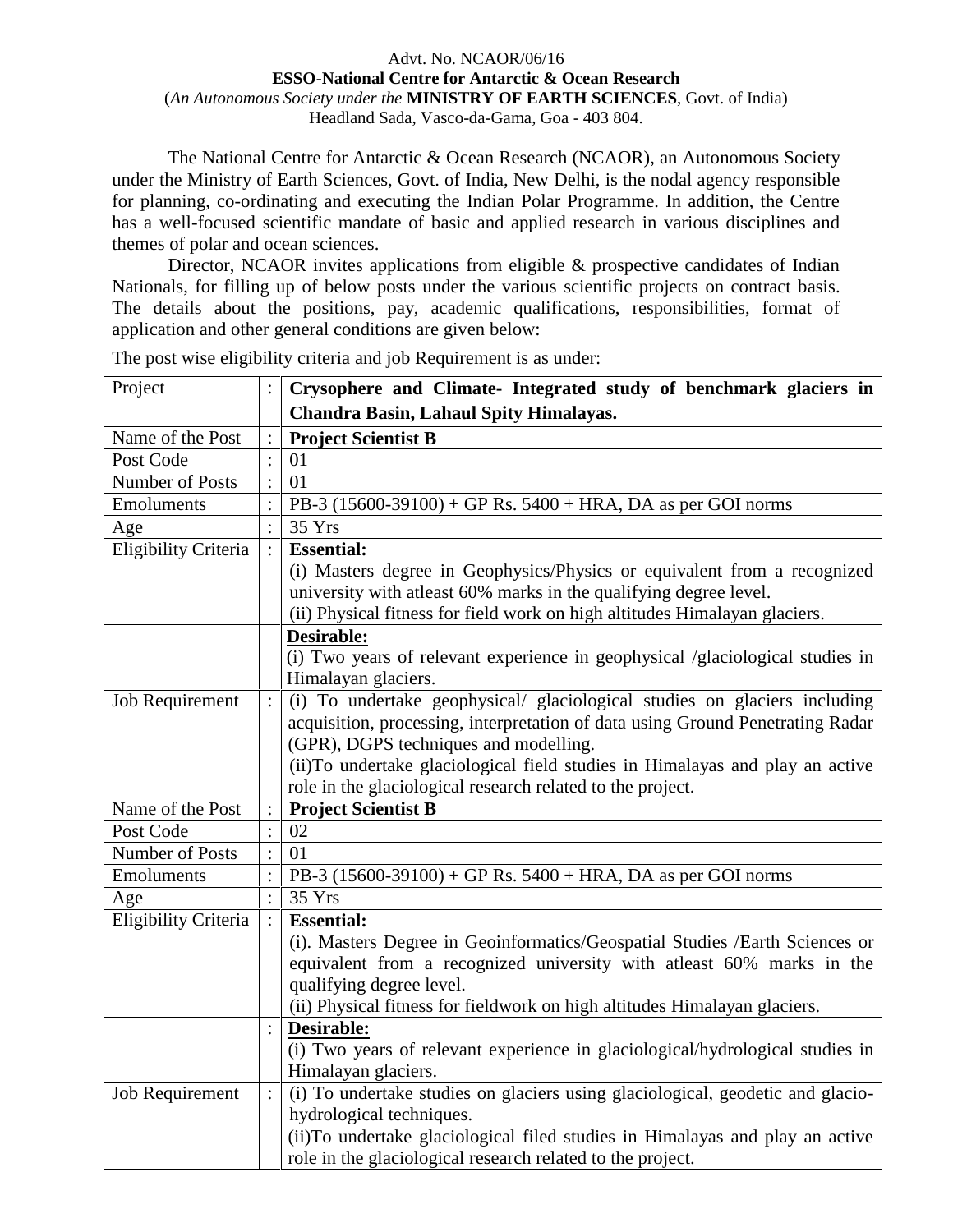| <b>Project Scientist B</b><br>$\vdots$<br>03<br>$\vdots$<br>Number of Post<br>01<br>$\ddot{\cdot}$<br>Emoluments<br>PB-3 $(15600-39100) + GP$ Rs. $5400 + HRA$ , DA as per GOI norms<br>$\colon$<br>$\vdots$<br>35 Yrs<br>Eligibility Criteria<br><b>Essential:</b> (i) Masters Degree in Geophysics/Applied Geophysics<br>$\vdots$<br>qualifying degree level.<br>Desirable:<br>(i) Two years of academic/ $R&D$ experience in the relevant field.<br>exposure to UNIX/LINUX/GIS with programming skills.<br>(i) To play an active role in the work program related to the project $\&$<br>Job Requirement<br>$\ddot{\cdot}$<br>and interpretation.<br><b>Past Climate and Oceanic variability</b><br>$\colon$<br><b>Project Scientist B</b><br>$\ddot{\cdot}$<br>04<br>$\ddot{\cdot}$<br>01<br>$\ddot{\cdot}$<br>PB-3 $(15600-39100) + GP$ Rs. $5400 + HRA$ , DA as per GOI norms<br>$\ddot{\cdot}$<br>35 Yrs<br>$\ddot{\cdot}$<br>$\ddot{\cdot}$<br>marks in the qualifying degree level.<br>Desirable:<br>(i) Two years of academic/R&D experience in the relevant field.<br>microfossils from ocean sediments.<br>(i) To play an active role in the work related to the project; participation<br>Job Requirement<br>$\vdots$<br>in scientific cruises; data acquisition, processing and interpretation.<br><b>Project Scientist B</b><br>$\ddot{\cdot}$<br>05<br>$\colon$<br>01<br>$\colon$<br>PB-3 $(15600-39100) + GP$ Rs. $5400 + HRA$ , DA as per GOI norms<br>$\colon$<br>35 Yrs<br>$\vdots$<br>Marine<br>$\vdots$<br><b>Essential:</b><br>(i).<br><b>Masters</b><br>Degree<br>in<br>university with at least 60% marks in the qualifying degree level.<br>Desirable:<br>(i) Two years of academic/R&D experience in the relevant field.<br>(ii) Experience in scientific cruise participation.<br>(iii) Experience in acquisition, processing and interpretation of Marine<br>Biological, Chemical or Geochemical data.<br>(i) To play an active role in the work related to the project; participation<br>Job Requirement<br>$\colon$<br>in scientific cruises; data acquisition, processing and interpretation.<br><b>ESSO-NCAOR Outreach Activities</b><br>Project<br>$\ddot{\cdot}$<br>: | Project              | $\vdots$ | Scientific drilling in the Indian Ocean through IODP                                                                                             |
|----------------------------------------------------------------------------------------------------------------------------------------------------------------------------------------------------------------------------------------------------------------------------------------------------------------------------------------------------------------------------------------------------------------------------------------------------------------------------------------------------------------------------------------------------------------------------------------------------------------------------------------------------------------------------------------------------------------------------------------------------------------------------------------------------------------------------------------------------------------------------------------------------------------------------------------------------------------------------------------------------------------------------------------------------------------------------------------------------------------------------------------------------------------------------------------------------------------------------------------------------------------------------------------------------------------------------------------------------------------------------------------------------------------------------------------------------------------------------------------------------------------------------------------------------------------------------------------------------------------------------------------------------------------------------------------------------------------------------------------------------------------------------------------------------------------------------------------------------------------------------------------------------------------------------------------------------------------------------------------------------------------------------------------------------------------------------------------------------------------------------------------------------------------------------------------------------------|----------------------|----------|--------------------------------------------------------------------------------------------------------------------------------------------------|
|                                                                                                                                                                                                                                                                                                                                                                                                                                                                                                                                                                                                                                                                                                                                                                                                                                                                                                                                                                                                                                                                                                                                                                                                                                                                                                                                                                                                                                                                                                                                                                                                                                                                                                                                                                                                                                                                                                                                                                                                                                                                                                                                                                                                          | Name of the Post     |          |                                                                                                                                                  |
|                                                                                                                                                                                                                                                                                                                                                                                                                                                                                                                                                                                                                                                                                                                                                                                                                                                                                                                                                                                                                                                                                                                                                                                                                                                                                                                                                                                                                                                                                                                                                                                                                                                                                                                                                                                                                                                                                                                                                                                                                                                                                                                                                                                                          | Post Code            |          |                                                                                                                                                  |
|                                                                                                                                                                                                                                                                                                                                                                                                                                                                                                                                                                                                                                                                                                                                                                                                                                                                                                                                                                                                                                                                                                                                                                                                                                                                                                                                                                                                                                                                                                                                                                                                                                                                                                                                                                                                                                                                                                                                                                                                                                                                                                                                                                                                          |                      |          |                                                                                                                                                  |
|                                                                                                                                                                                                                                                                                                                                                                                                                                                                                                                                                                                                                                                                                                                                                                                                                                                                                                                                                                                                                                                                                                                                                                                                                                                                                                                                                                                                                                                                                                                                                                                                                                                                                                                                                                                                                                                                                                                                                                                                                                                                                                                                                                                                          |                      |          |                                                                                                                                                  |
|                                                                                                                                                                                                                                                                                                                                                                                                                                                                                                                                                                                                                                                                                                                                                                                                                                                                                                                                                                                                                                                                                                                                                                                                                                                                                                                                                                                                                                                                                                                                                                                                                                                                                                                                                                                                                                                                                                                                                                                                                                                                                                                                                                                                          |                      |          |                                                                                                                                                  |
|                                                                                                                                                                                                                                                                                                                                                                                                                                                                                                                                                                                                                                                                                                                                                                                                                                                                                                                                                                                                                                                                                                                                                                                                                                                                                                                                                                                                                                                                                                                                                                                                                                                                                                                                                                                                                                                                                                                                                                                                                                                                                                                                                                                                          | Age                  |          |                                                                                                                                                  |
|                                                                                                                                                                                                                                                                                                                                                                                                                                                                                                                                                                                                                                                                                                                                                                                                                                                                                                                                                                                                                                                                                                                                                                                                                                                                                                                                                                                                                                                                                                                                                                                                                                                                                                                                                                                                                                                                                                                                                                                                                                                                                                                                                                                                          |                      |          | Geology /Applied Geology/marine Geology/ Marine Sciences or<br>equivalent from a recognized university with atleast 60% marks in the             |
|                                                                                                                                                                                                                                                                                                                                                                                                                                                                                                                                                                                                                                                                                                                                                                                                                                                                                                                                                                                                                                                                                                                                                                                                                                                                                                                                                                                                                                                                                                                                                                                                                                                                                                                                                                                                                                                                                                                                                                                                                                                                                                                                                                                                          |                      |          |                                                                                                                                                  |
|                                                                                                                                                                                                                                                                                                                                                                                                                                                                                                                                                                                                                                                                                                                                                                                                                                                                                                                                                                                                                                                                                                                                                                                                                                                                                                                                                                                                                                                                                                                                                                                                                                                                                                                                                                                                                                                                                                                                                                                                                                                                                                                                                                                                          |                      |          | (ii) Knowledge of Geophysical data processing, interpretation and                                                                                |
|                                                                                                                                                                                                                                                                                                                                                                                                                                                                                                                                                                                                                                                                                                                                                                                                                                                                                                                                                                                                                                                                                                                                                                                                                                                                                                                                                                                                                                                                                                                                                                                                                                                                                                                                                                                                                                                                                                                                                                                                                                                                                                                                                                                                          |                      |          |                                                                                                                                                  |
|                                                                                                                                                                                                                                                                                                                                                                                                                                                                                                                                                                                                                                                                                                                                                                                                                                                                                                                                                                                                                                                                                                                                                                                                                                                                                                                                                                                                                                                                                                                                                                                                                                                                                                                                                                                                                                                                                                                                                                                                                                                                                                                                                                                                          |                      |          | participation in scientific cruises; marine data acquisition, processing                                                                         |
|                                                                                                                                                                                                                                                                                                                                                                                                                                                                                                                                                                                                                                                                                                                                                                                                                                                                                                                                                                                                                                                                                                                                                                                                                                                                                                                                                                                                                                                                                                                                                                                                                                                                                                                                                                                                                                                                                                                                                                                                                                                                                                                                                                                                          | Project              |          |                                                                                                                                                  |
|                                                                                                                                                                                                                                                                                                                                                                                                                                                                                                                                                                                                                                                                                                                                                                                                                                                                                                                                                                                                                                                                                                                                                                                                                                                                                                                                                                                                                                                                                                                                                                                                                                                                                                                                                                                                                                                                                                                                                                                                                                                                                                                                                                                                          | Name of the Post     |          |                                                                                                                                                  |
|                                                                                                                                                                                                                                                                                                                                                                                                                                                                                                                                                                                                                                                                                                                                                                                                                                                                                                                                                                                                                                                                                                                                                                                                                                                                                                                                                                                                                                                                                                                                                                                                                                                                                                                                                                                                                                                                                                                                                                                                                                                                                                                                                                                                          | Post Code            |          |                                                                                                                                                  |
|                                                                                                                                                                                                                                                                                                                                                                                                                                                                                                                                                                                                                                                                                                                                                                                                                                                                                                                                                                                                                                                                                                                                                                                                                                                                                                                                                                                                                                                                                                                                                                                                                                                                                                                                                                                                                                                                                                                                                                                                                                                                                                                                                                                                          | Number of Posts      |          |                                                                                                                                                  |
|                                                                                                                                                                                                                                                                                                                                                                                                                                                                                                                                                                                                                                                                                                                                                                                                                                                                                                                                                                                                                                                                                                                                                                                                                                                                                                                                                                                                                                                                                                                                                                                                                                                                                                                                                                                                                                                                                                                                                                                                                                                                                                                                                                                                          | Emoluments           |          |                                                                                                                                                  |
|                                                                                                                                                                                                                                                                                                                                                                                                                                                                                                                                                                                                                                                                                                                                                                                                                                                                                                                                                                                                                                                                                                                                                                                                                                                                                                                                                                                                                                                                                                                                                                                                                                                                                                                                                                                                                                                                                                                                                                                                                                                                                                                                                                                                          | Age                  |          |                                                                                                                                                  |
|                                                                                                                                                                                                                                                                                                                                                                                                                                                                                                                                                                                                                                                                                                                                                                                                                                                                                                                                                                                                                                                                                                                                                                                                                                                                                                                                                                                                                                                                                                                                                                                                                                                                                                                                                                                                                                                                                                                                                                                                                                                                                                                                                                                                          | Eligibility Criteria |          | Essential: (i). Masters Degree in Earth Sciences/Geology/Marine<br>Sciences or equivalent from a recognized university with atleast 60%          |
|                                                                                                                                                                                                                                                                                                                                                                                                                                                                                                                                                                                                                                                                                                                                                                                                                                                                                                                                                                                                                                                                                                                                                                                                                                                                                                                                                                                                                                                                                                                                                                                                                                                                                                                                                                                                                                                                                                                                                                                                                                                                                                                                                                                                          |                      |          | (ii) Experience in scientific cruise participation/Data acquisition,<br>processing and interpretation. Experience in identification of siliceous |
|                                                                                                                                                                                                                                                                                                                                                                                                                                                                                                                                                                                                                                                                                                                                                                                                                                                                                                                                                                                                                                                                                                                                                                                                                                                                                                                                                                                                                                                                                                                                                                                                                                                                                                                                                                                                                                                                                                                                                                                                                                                                                                                                                                                                          |                      |          |                                                                                                                                                  |
|                                                                                                                                                                                                                                                                                                                                                                                                                                                                                                                                                                                                                                                                                                                                                                                                                                                                                                                                                                                                                                                                                                                                                                                                                                                                                                                                                                                                                                                                                                                                                                                                                                                                                                                                                                                                                                                                                                                                                                                                                                                                                                                                                                                                          | Name of the Post     |          |                                                                                                                                                  |
|                                                                                                                                                                                                                                                                                                                                                                                                                                                                                                                                                                                                                                                                                                                                                                                                                                                                                                                                                                                                                                                                                                                                                                                                                                                                                                                                                                                                                                                                                                                                                                                                                                                                                                                                                                                                                                                                                                                                                                                                                                                                                                                                                                                                          | Post Code            |          |                                                                                                                                                  |
|                                                                                                                                                                                                                                                                                                                                                                                                                                                                                                                                                                                                                                                                                                                                                                                                                                                                                                                                                                                                                                                                                                                                                                                                                                                                                                                                                                                                                                                                                                                                                                                                                                                                                                                                                                                                                                                                                                                                                                                                                                                                                                                                                                                                          | Number of Posts      |          |                                                                                                                                                  |
|                                                                                                                                                                                                                                                                                                                                                                                                                                                                                                                                                                                                                                                                                                                                                                                                                                                                                                                                                                                                                                                                                                                                                                                                                                                                                                                                                                                                                                                                                                                                                                                                                                                                                                                                                                                                                                                                                                                                                                                                                                                                                                                                                                                                          | Emoluments           |          |                                                                                                                                                  |
|                                                                                                                                                                                                                                                                                                                                                                                                                                                                                                                                                                                                                                                                                                                                                                                                                                                                                                                                                                                                                                                                                                                                                                                                                                                                                                                                                                                                                                                                                                                                                                                                                                                                                                                                                                                                                                                                                                                                                                                                                                                                                                                                                                                                          | Age                  |          |                                                                                                                                                  |
|                                                                                                                                                                                                                                                                                                                                                                                                                                                                                                                                                                                                                                                                                                                                                                                                                                                                                                                                                                                                                                                                                                                                                                                                                                                                                                                                                                                                                                                                                                                                                                                                                                                                                                                                                                                                                                                                                                                                                                                                                                                                                                                                                                                                          | Eligibility Criteria |          | Chemistry/Earth<br>Sciences/Geology/Marine Sciences or equivalent from a recognized                                                              |
|                                                                                                                                                                                                                                                                                                                                                                                                                                                                                                                                                                                                                                                                                                                                                                                                                                                                                                                                                                                                                                                                                                                                                                                                                                                                                                                                                                                                                                                                                                                                                                                                                                                                                                                                                                                                                                                                                                                                                                                                                                                                                                                                                                                                          |                      |          |                                                                                                                                                  |
|                                                                                                                                                                                                                                                                                                                                                                                                                                                                                                                                                                                                                                                                                                                                                                                                                                                                                                                                                                                                                                                                                                                                                                                                                                                                                                                                                                                                                                                                                                                                                                                                                                                                                                                                                                                                                                                                                                                                                                                                                                                                                                                                                                                                          |                      |          |                                                                                                                                                  |
|                                                                                                                                                                                                                                                                                                                                                                                                                                                                                                                                                                                                                                                                                                                                                                                                                                                                                                                                                                                                                                                                                                                                                                                                                                                                                                                                                                                                                                                                                                                                                                                                                                                                                                                                                                                                                                                                                                                                                                                                                                                                                                                                                                                                          |                      |          |                                                                                                                                                  |
|                                                                                                                                                                                                                                                                                                                                                                                                                                                                                                                                                                                                                                                                                                                                                                                                                                                                                                                                                                                                                                                                                                                                                                                                                                                                                                                                                                                                                                                                                                                                                                                                                                                                                                                                                                                                                                                                                                                                                                                                                                                                                                                                                                                                          |                      |          |                                                                                                                                                  |
|                                                                                                                                                                                                                                                                                                                                                                                                                                                                                                                                                                                                                                                                                                                                                                                                                                                                                                                                                                                                                                                                                                                                                                                                                                                                                                                                                                                                                                                                                                                                                                                                                                                                                                                                                                                                                                                                                                                                                                                                                                                                                                                                                                                                          |                      |          |                                                                                                                                                  |
|                                                                                                                                                                                                                                                                                                                                                                                                                                                                                                                                                                                                                                                                                                                                                                                                                                                                                                                                                                                                                                                                                                                                                                                                                                                                                                                                                                                                                                                                                                                                                                                                                                                                                                                                                                                                                                                                                                                                                                                                                                                                                                                                                                                                          |                      |          |                                                                                                                                                  |
|                                                                                                                                                                                                                                                                                                                                                                                                                                                                                                                                                                                                                                                                                                                                                                                                                                                                                                                                                                                                                                                                                                                                                                                                                                                                                                                                                                                                                                                                                                                                                                                                                                                                                                                                                                                                                                                                                                                                                                                                                                                                                                                                                                                                          |                      |          |                                                                                                                                                  |
|                                                                                                                                                                                                                                                                                                                                                                                                                                                                                                                                                                                                                                                                                                                                                                                                                                                                                                                                                                                                                                                                                                                                                                                                                                                                                                                                                                                                                                                                                                                                                                                                                                                                                                                                                                                                                                                                                                                                                                                                                                                                                                                                                                                                          | Name of the Post     |          | <b>Project Scientist B</b>                                                                                                                       |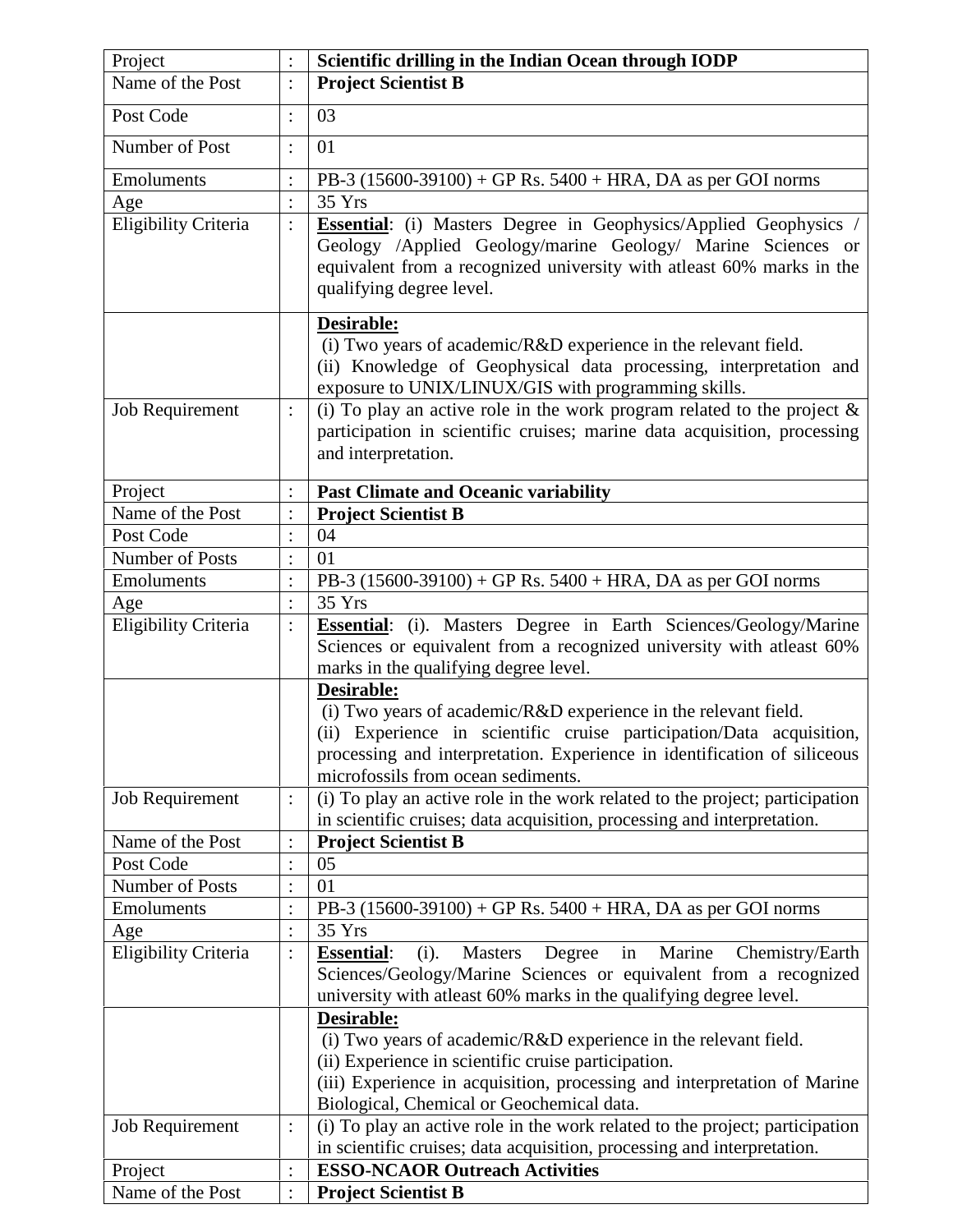| Post Code              |                | 06                                                                                                                                                                                                  |
|------------------------|----------------|-----------------------------------------------------------------------------------------------------------------------------------------------------------------------------------------------------|
| Number of Posts        |                | 01                                                                                                                                                                                                  |
| Emoluments             | $\vdots$       | PB-3 $(15600-39100) + GP$ Rs. $5400 + HRA$ , DA as per GOI norms                                                                                                                                    |
| Age                    | $\colon$       | 35 Yrs                                                                                                                                                                                              |
| Eligibility Criteria   | $\vdots$       | <b>Essential:</b> (i). Masters Degree in any branch of Science from a<br>recognized university with at least 60% marks in the qualifying degree<br>level.                                           |
|                        |                | Desirable:<br>(i) Two years of academic/ $R&D$ experience in the relevant field.                                                                                                                    |
|                        |                | (ii) Experience in scientific presentations and outreach activities /                                                                                                                               |
|                        |                | Managing scientific workshops and conferences/Excellent Oral and<br>written skills/Candidate should come up with innovative ideas for<br>outreach activities. Should have knowledge of DTP (Desktop |
|                        |                | Publishing).                                                                                                                                                                                        |
| Job Requirement        | $\vdots$       | (i) To play an active role in the outreach activities of ESSO-NCAOR<br>and also contribute to work related to the project.                                                                          |
| Project                | $\ddot{\cdot}$ | <b>Study of Seafloor Hydrothermal Systems In Mid Oceanic Ridges</b>                                                                                                                                 |
| Name of the Post       | $\ddot{\cdot}$ | <b>Project Scientist B</b>                                                                                                                                                                          |
| Post Code              | $\ddot{\cdot}$ | 07                                                                                                                                                                                                  |
| Number of Posts        | $\ddot{\cdot}$ | 02                                                                                                                                                                                                  |
| Emoluments             | $\colon$       | PB-3 $(15600-39100) + GP$ Rs. $5400 + HRA$ , DA as per GOI norms                                                                                                                                    |
| Age                    | $\ddot{\cdot}$ | 35 Yrs                                                                                                                                                                                              |
| Eligibility Criteria   | $\vdots$       | Essential: (i) Masters Degree in Geology/Applied Geology or equivalent                                                                                                                              |
|                        |                | from a recognized university with at least 60% marks in the qualifying                                                                                                                              |
|                        |                | degree level.                                                                                                                                                                                       |
|                        |                | Desirable:                                                                                                                                                                                          |
|                        |                | (i) Two years of experience in the field relevant to the nature of                                                                                                                                  |
|                        |                | responsibilities.                                                                                                                                                                                   |
|                        |                | (ii) Experience in thin section studies of rocks using microscope, SEM-                                                                                                                             |
|                        |                | EDS/EPMA.                                                                                                                                                                                           |
| <b>Job Requirement</b> | $\vdots$       | (i) To play an active role in work related to the project $\&$ participation                                                                                                                        |
|                        |                | in scientific cruises for sample collection, analysis etc.                                                                                                                                          |
|                        |                | (ii) Petrographic/Mineralogical studies of various rocks/ores.                                                                                                                                      |
| Name of the Post       |                | <b>Project Scientist C</b>                                                                                                                                                                          |
| Post Code              | $\vdots$       | 08                                                                                                                                                                                                  |
| Number of Posts        | $\ddot{\cdot}$ | 01                                                                                                                                                                                                  |
| Emoluments             | $\ddot{\cdot}$ | PB-3 $(15600-39100) + GP$ Rs. $6600 + HRA$ , DA as per GOI norms                                                                                                                                    |
| Age                    | $\colon$       | 40 Yrs                                                                                                                                                                                              |
| Eligibility Criteria   | $\vdots$       | <b>Essential:</b>                                                                                                                                                                                   |
|                        |                | (i) Masters Degree in Marine Science or Marine Biology or equivalent                                                                                                                                |
|                        |                | from a recognized university with at east 60% marks in the qualifying                                                                                                                               |
|                        |                | degree level.                                                                                                                                                                                       |
|                        |                | (ii) Three years experience in research and development in the field of                                                                                                                             |
|                        |                | Marine Microbial Ecology and Biogeochemistry supported by scientific                                                                                                                                |
|                        |                | publications.                                                                                                                                                                                       |
|                        | $\ddot{\cdot}$ | Desirable:                                                                                                                                                                                          |
|                        |                | Ph.D Degree in the relevant subject or area of specialization.<br>(i)                                                                                                                               |
|                        |                | (ii) Demonstrated excellence in research and publications in peer-                                                                                                                                  |
|                        |                | reviewed journals.                                                                                                                                                                                  |
|                        |                | (iii) Additional experience in handling zooplankton samples for                                                                                                                                     |
|                        |                | taxonomic studies.                                                                                                                                                                                  |
| Job Requirement        | $\vdots$       | (i) To play an active role in all facets of the work related to the project,                                                                                                                        |
|                        |                | participation in scientific cruises, data acquisition/water and                                                                                                                                     |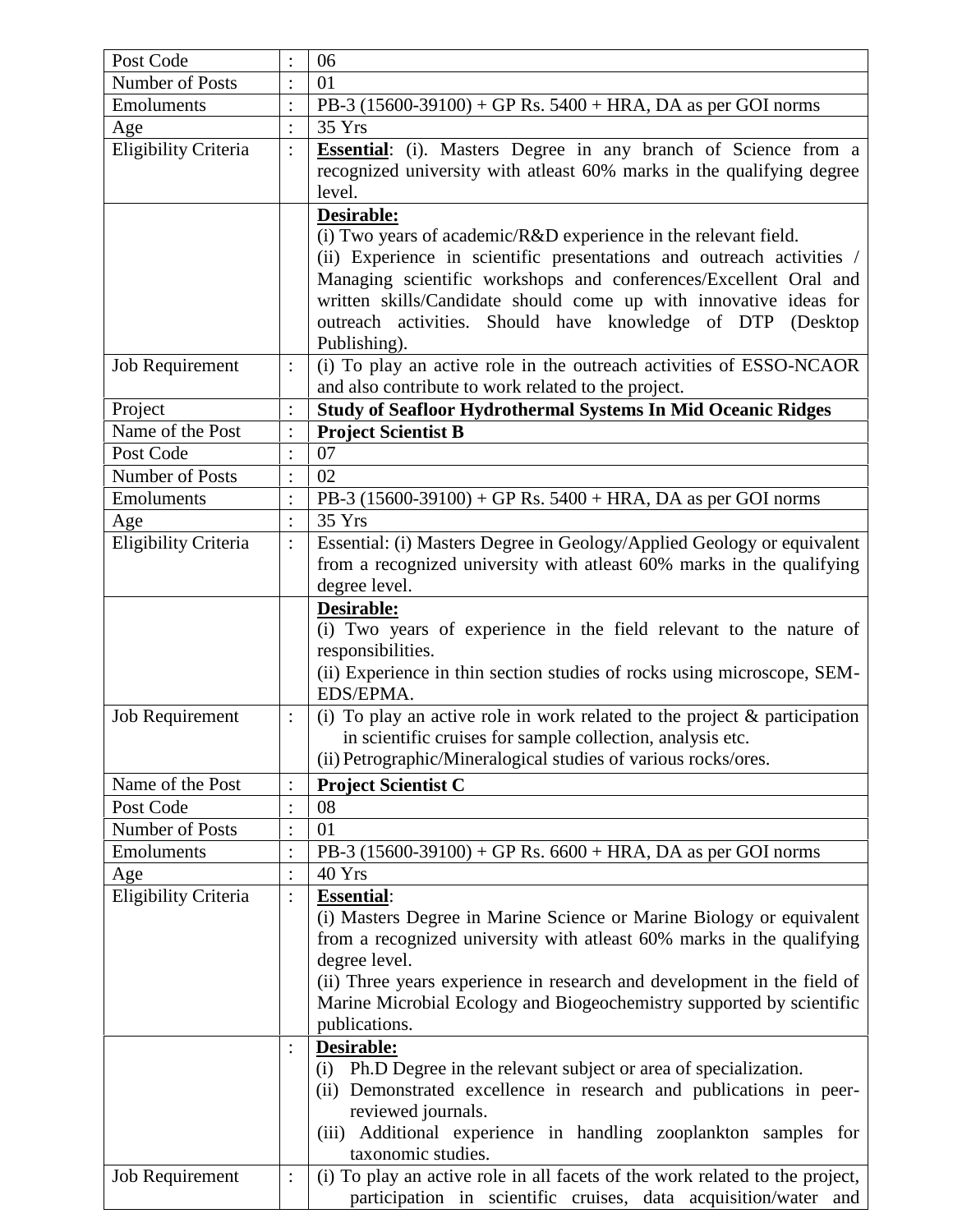|                      |                | sediment sample analysis/interpretation.                                                                                                                                                                                                                                                                                               |
|----------------------|----------------|----------------------------------------------------------------------------------------------------------------------------------------------------------------------------------------------------------------------------------------------------------------------------------------------------------------------------------------|
|                      |                | (ii) Analytical and laboratory work.                                                                                                                                                                                                                                                                                                   |
|                      |                | (iii) Any other scientific/technical jobs that may be assigned from time<br>to time.                                                                                                                                                                                                                                                   |
| Name of the Post     |                | Project Scientific Assistant Grade A                                                                                                                                                                                                                                                                                                   |
| Post Code            |                | 09                                                                                                                                                                                                                                                                                                                                     |
| Number of Posts      | $\colon$       | 01                                                                                                                                                                                                                                                                                                                                     |
| Emoluments           | $\ddot{\cdot}$ | PB-2 $(Rs.9300-34800) + GP Rs. 4200 + HRA, DA as per GOI norms$                                                                                                                                                                                                                                                                        |
| Age                  | $\colon$       | 28 Yrs                                                                                                                                                                                                                                                                                                                                 |
| Eligibility Criteria | $\colon$       | <b>Essential:</b><br>Three<br>Diploma in engineering<br>(i)<br>years<br>(Electronics)<br>$\&$<br><b>Communication/Electronics</b><br>$\&$<br>Instrumentation<br>Engineering<br>/Technology) after 10+2 (with 60% marks) or its equivalent<br>qualification from a recognized Board or University.<br>(ii) Basic knowledge of Computer. |
|                      |                | Desirable:<br>(i) Two years experience in operation/maintenance/handling of<br>scientific analytical instruments like EPMA, XRF, XRD etc.                                                                                                                                                                                              |
| Job Requirement      | $\ddot{\cdot}$ | (i) To assist in the Chemical/instrumental analysis of samples and<br>operate, maintain /upkeep of the sophisticated analytical facilities.                                                                                                                                                                                            |
| Project              | $\colon$       | <b>Geoscientific Studies of the Exclusive Economic Zone</b>                                                                                                                                                                                                                                                                            |
| Name of the Post     | $\vdots$       | <b>Project Scientist B</b>                                                                                                                                                                                                                                                                                                             |
| Post Code            | $\ddot{\cdot}$ | 10                                                                                                                                                                                                                                                                                                                                     |
| Number of Posts      | $\ddot{\cdot}$ | 02                                                                                                                                                                                                                                                                                                                                     |
| Emoluments           |                | PB-3 $(15600-39100) + GP$ Rs. $5400 + HRA$ , DA as per GOI norms                                                                                                                                                                                                                                                                       |
| Age                  | $\ddot{\cdot}$ | 35 Yrs                                                                                                                                                                                                                                                                                                                                 |
| Eligibility Criteria | $\ddot{\cdot}$ | <b>Essential:</b><br>(i) Masters Degree in Geophysics/Applied Geophysics/ Geology/<br>Applied Geology or equivalent from a recognized university with atleast<br>60% marks in the qualifying degree level.                                                                                                                             |
|                      |                | Desirable:<br>(i) Two years of experience in the field relevant to the nature of<br>responsibilities.<br>(ii) Exposure to GIS with programming skills.                                                                                                                                                                                 |
| Job Requirement      | $\ddot{\cdot}$ | (i) Analysis and interpretation of the Multibeam bathymetric and<br>backscatter data and integration of the results with other geophysical<br>/geological data sets.<br>(ii) To play an active role in work related to the project $\&$ participation<br>in scientific cruises, marine data acquisition and processing.                |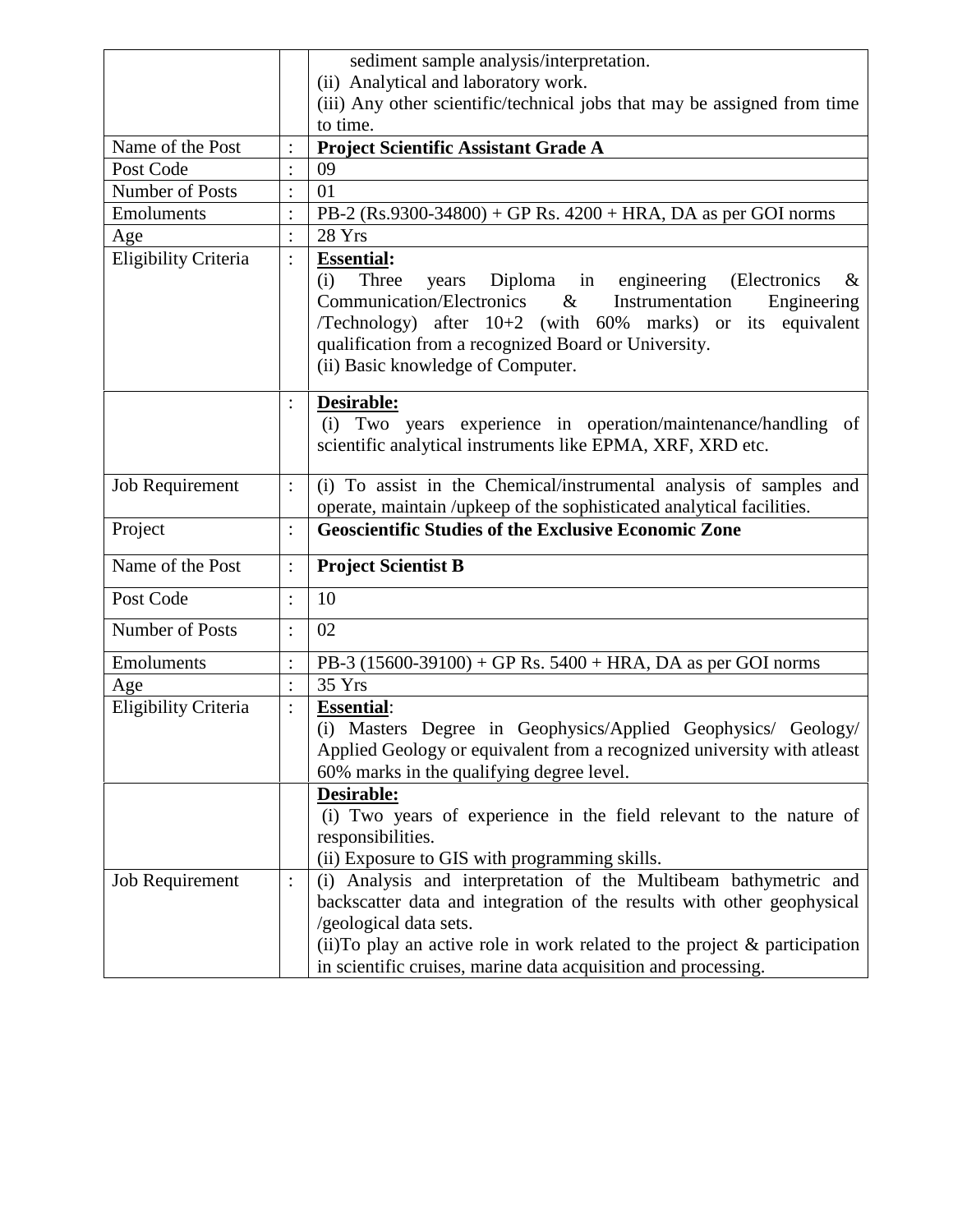| Name of the Post     | $\vdots$                   | <b>Project Scientist B</b>                                                                                                                                                                                                                                                                                                                                                                                                                                                                                       |
|----------------------|----------------------------|------------------------------------------------------------------------------------------------------------------------------------------------------------------------------------------------------------------------------------------------------------------------------------------------------------------------------------------------------------------------------------------------------------------------------------------------------------------------------------------------------------------|
| Post Code            | $\vdots$                   | 11                                                                                                                                                                                                                                                                                                                                                                                                                                                                                                               |
| Number of Posts      | $\vdots$                   | 01                                                                                                                                                                                                                                                                                                                                                                                                                                                                                                               |
| Emoluments           | $\colon$                   | PB-3 $(15600-39100) + GP$ Rs. $5400 + HRA$ , DA as per GOI norms                                                                                                                                                                                                                                                                                                                                                                                                                                                 |
| Age                  | $\vdots$                   | 35 Yrs                                                                                                                                                                                                                                                                                                                                                                                                                                                                                                           |
| Eligibility Criteria | $\ddot{\cdot}$<br>$\vdots$ | <b>Essential:</b> (i). Masters Degree in Geology/Applied Geology /Marine<br>Geology or equivalent from a recognized university with atleast 60%<br>marks in the qualifying degree level.<br>Desirable:<br>(i) Two years of experience in the field relevant to the nature of<br>responsibilities.<br>(ii) Experience in analytical techniques related to sedimentological $\&$<br>geochemical studies of marine sediment samples.                                                                                |
| Job Requirement      | $\vdots$                   | (i) Sedimentological $\&$ geochemical analysis of marine sediment<br>samples collected from the offshore domains of India and studies of<br>various paleo-climatic proxies.<br>(ii) To play an active role in work related to the project $\&$ participation<br>in scientific cruises, marine data/sample collection and processing.                                                                                                                                                                             |
| Project              |                            | Satellite-based Digital Elevation Model for monitoring Antarctic Ice<br>topography, with special focus on Glaciers                                                                                                                                                                                                                                                                                                                                                                                               |
| Name of the Post     | $\vdots$                   | <b>Project Scientist B</b>                                                                                                                                                                                                                                                                                                                                                                                                                                                                                       |
| Post Code            | $\colon$                   | 12                                                                                                                                                                                                                                                                                                                                                                                                                                                                                                               |
| Number of Posts      | $\ddot{\cdot}$             | 01                                                                                                                                                                                                                                                                                                                                                                                                                                                                                                               |
| Emoluments           | $\ddot{\cdot}$             | PB-3 $(15600-39100) + GP$ Rs. $5400 + HRA$ , DA as per GOI norms                                                                                                                                                                                                                                                                                                                                                                                                                                                 |
| Age                  | $\ddot{\cdot}$             | 35 Yrs                                                                                                                                                                                                                                                                                                                                                                                                                                                                                                           |
| Eligibility Criteria | $\vdots$                   | <b>Essential:</b><br>(i) Masters Degree in Geoinformatics with GIS & Remote Sensing<br>subject or equivalent from a recognized university with atleast 60%<br>marks in the qualifying degree level.<br>Desirable:<br>(i) Experience in Satellite/Airborne remotely sensed data processing,<br>analysis interpretation, GIS operations and geospatial map compilation<br>to decipher climate change signals. Expertise in using software like<br>ENVI, IDL, LPS, SARSCAPE etc., for fusing multisatellite data to |
| Job Requirement      | :                          | generate Digital Elevation Models and supervised classification of land<br>cover of cryospheric regions using hyper-spectral data. Exposure to<br>Linux/Unix system with programming skills.<br>To play an active role in work program related to the project;                                                                                                                                                                                                                                                   |
|                      |                            | participation in scientific cruises to Antarctica to conduct field surveys;<br>multisatellite and hyperspectral data processing & interpretation using<br>GIS and advanced image processing softwares.                                                                                                                                                                                                                                                                                                           |
| Project              | $\ddot{\cdot}$             | Long term monitoring of kongsfjorden for climate change studies                                                                                                                                                                                                                                                                                                                                                                                                                                                  |
| Name of the Post     | $\colon$                   | <b>Project Scientist B</b>                                                                                                                                                                                                                                                                                                                                                                                                                                                                                       |
| Post Code            | $\ddot{\cdot}$             | 13                                                                                                                                                                                                                                                                                                                                                                                                                                                                                                               |
| Number of Posts      | $\ddot{\cdot}$             | 01                                                                                                                                                                                                                                                                                                                                                                                                                                                                                                               |
| Emoluments           |                            | PB-3 $(15600-39100) + GP$ Rs. $5400 + HRA$ , DA as per GOI norms                                                                                                                                                                                                                                                                                                                                                                                                                                                 |
| Age                  | $\ddot{\cdot}$             | 35 Yrs                                                                                                                                                                                                                                                                                                                                                                                                                                                                                                           |
| Eligibility Criteria | $\vdots$                   | <b>Essential:</b><br>(i) Masters Degree in Physical Oceanography/Physics/Marine Science                                                                                                                                                                                                                                                                                                                                                                                                                          |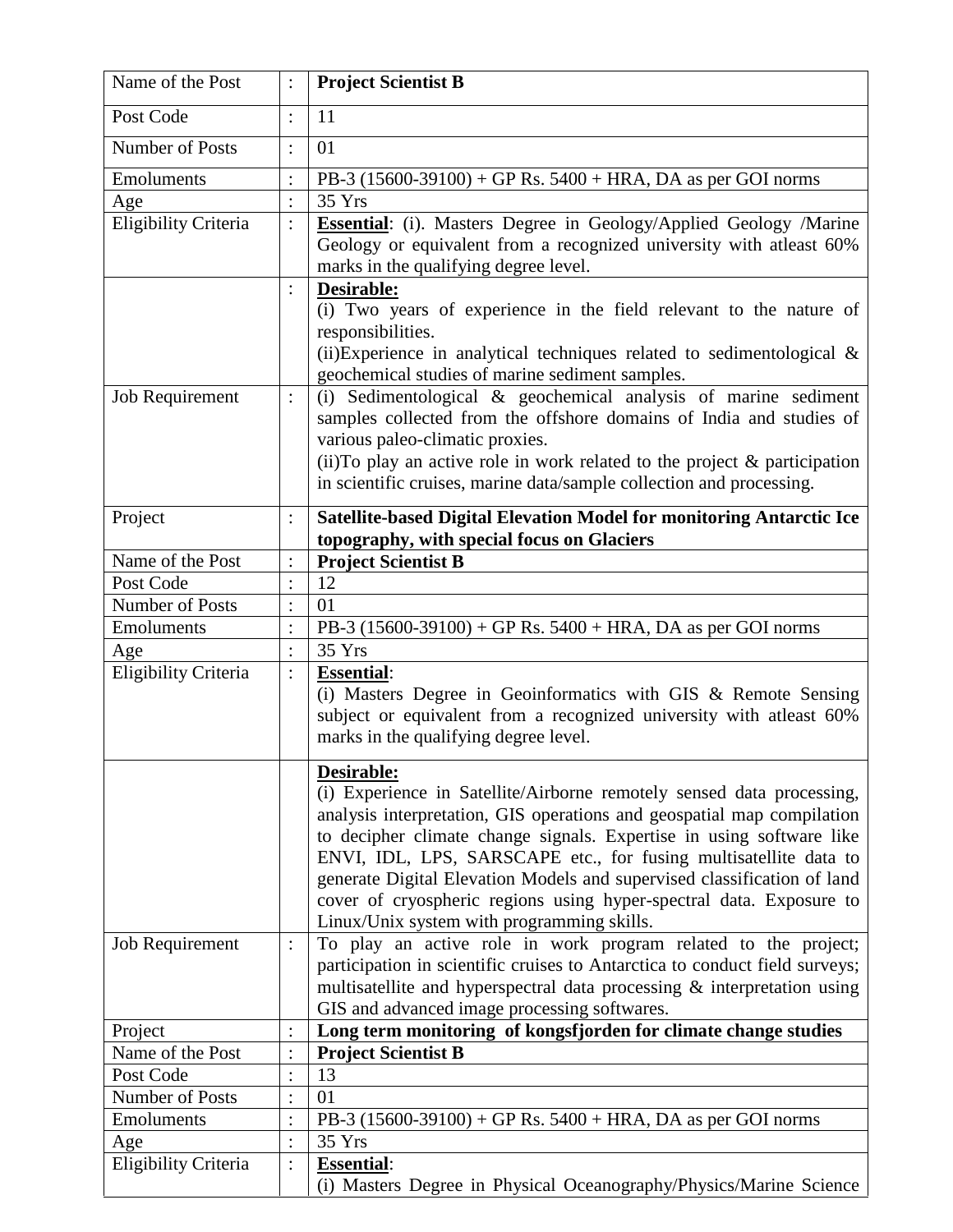|                      |                                   | or equivalent from a recognized university with at least 60% marks in<br>the qualifying degree level.                                                                                                                                                                    |
|----------------------|-----------------------------------|--------------------------------------------------------------------------------------------------------------------------------------------------------------------------------------------------------------------------------------------------------------------------|
|                      |                                   | Desirable:<br>(i) Experience in oceanographic field work, ocean modelling and<br>working on data from oceanographic moorings.                                                                                                                                            |
| Job Requirement      | $\vdots$                          | To play an active role in all facets of the work program related to the<br>(i)<br>project; participation in scientific cruises; data acquisition/quality<br>check and processing.<br>(ii) Any other scientific/technical jobs that may be assigned from time to<br>time. |
| Project              |                                   | Environmental Monitoring and health of Indian Antarctic stations in<br><b>Pursuit of Antarctica-Treaty System and its Governance</b>                                                                                                                                     |
| Name of the Post     | $\ddot{\cdot}$                    | <b>Junior Research Fellow</b>                                                                                                                                                                                                                                            |
| Post Code            | $\bullet$                         | 14                                                                                                                                                                                                                                                                       |
| Number of Posts      | $\bullet$                         | 01                                                                                                                                                                                                                                                                       |
| Emoluments           | $\bullet$<br>$\ddot{\phantom{0}}$ | Rs. 25,000/- (Consolidated) + (HRA).                                                                                                                                                                                                                                     |
| Age                  | $\bullet$                         | 28 Yrs                                                                                                                                                                                                                                                                   |
| Eligibility Criteria | $\ddot{\cdot}$                    | <b>Essential:</b><br>(i) Masters Degree in Environmental / Biological / Chemistry/Marine Science<br>from a recognized university with 60% marks and NET /GATE qualified.                                                                                                 |
|                      |                                   | Desirable:<br>Experience in environmental impact assessment studies/aerosol studies /<br>microbiological studies / geochemistry                                                                                                                                          |
| Job Requirement      | :                                 | The selected candidates will be participating in Antarctic expeditions to Indian<br>stations for the collection of samples from the land, lakes and coastal waters,<br>analysis, interpretation and assisting in the Madrid Protocol matters.                            |

# **General Conditions:**

The last date for receipt of application: The last date of submission of application form, duly filled in all respect is **10.03.2016**. The application duly completed in all respect along with the relevant documents duly attested must be sent by post in a cover superscribed "*APPLICATION FOR THE POST OF ……… and POST CODE …..:"must reach to "The Administration- In Charge, National Centre for Antarctic & Ocean Research, Headland Sada, Vasco-da-Gama, Goa – 403804"* on or before at 5.00 pm of the last date. The last date is the cutoff date for all purposes including Age/Qualification/ etc**.**

1. Applications should be submitted in the prescribed format. Applications that are not submitted in the prescribed format will not be considered.

2. Separate application should be submitted for each post and should clearly indicate the advertisement no…., Post Code of the relevant post and name of the post applied for, on the top left corner of the envelope and should be sent on the above mentioned address.

3. Age Limit: Not exceeding 40 years for Project Scientist C, 35 years for Project Scientist B & 28 years for JRF &Project Scientific Assistant Grade A. Age relaxation will be as per the GOI Norms.

4. Tenure: The post is purely temporary under the Project mode on contract basis. The assignment is initially for a period of one year or till the completion of the Project, whichever is earlier.

5. The prescribed essential qualification are minimum and the mere possession of the same does not entitle candidates to be called for interview. If the number of applications received in response to advertisement is large, it will not be convenient or possible for the Selection Board to interview all those candidates. So, the Centre may restrict the number of candidates to be called for interview to a reasonable limit of desirable qualification and /or on the record of academic performance and /or relevant experience for the post prescribed in the advertisement as per the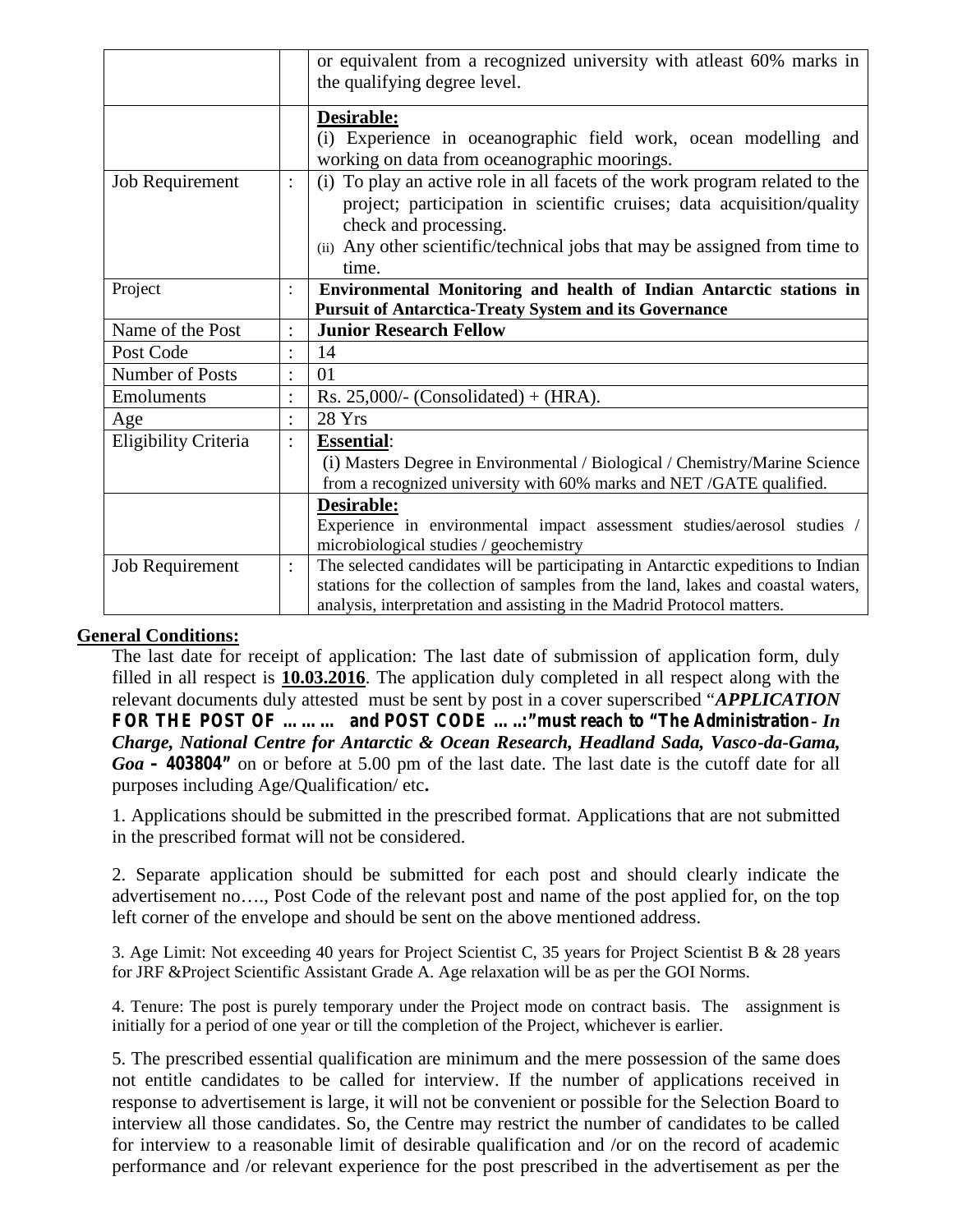specific requirement of the Centre and/or any other benchmark decided by a committee constituted to screen the applications.

6. Canvassing in any form and /or bringing any influence, political or otherwise will be treated as disqualification for the post applied for. No interim correspondence/inquiry will be entertained.

7. Attested, clear and readable Photostat copies of "Caste certificate, Discharge Certificate/ Experience certificate, educational qualification (Mark sheets for all academic years starting from Xth class to Master Degree) etc. should be enclosed along with the application. Candidates will have to produce the original certificate as and when required. If the certificates are in a language other than English or Hindi, attested translation should be enclosed.

8. The selected candidates are liable to serve anywhere in India and outside.

9. Out-station candidates called for interview will be paid to-and-fro Sleeper-class railway/Bus fare by the shortest route on production of proof of journey, such as the railway ticket numbers/ bus tickets etc. The candidates need to make their own stay arrangements. NCAOR will not be responsible for any accommodation arrangements.

10. Applications received after the closing date or received incomplete in any respect are liable to be summarily rejected. No representation against such rejection will be entertained.

11. Director, NCAOR has the right to cancel the recruitment process at any stage, without assigning any reason thereof.

12. The person engaged will not be treated on par with regular employees of NCAOR and shall have no right to claim implicit or explicit for their absorption or regularization in NCAOR.

13. Any discrepancies found in the certificate will attract the disqualification of applications. Non production of the original certificates at the time of interview will also make the candidate disqualified. No travel reimbursement will be made to such candidates. Production of the original certificate at the time of interview is must. Candidate's currently working in any other organization need to provide the proof of their current employment with a service certificate from the employer/latest pay slip. Appointment order will not be considered as proof of current employment.

> **Sd/- (Administration -in-charge)**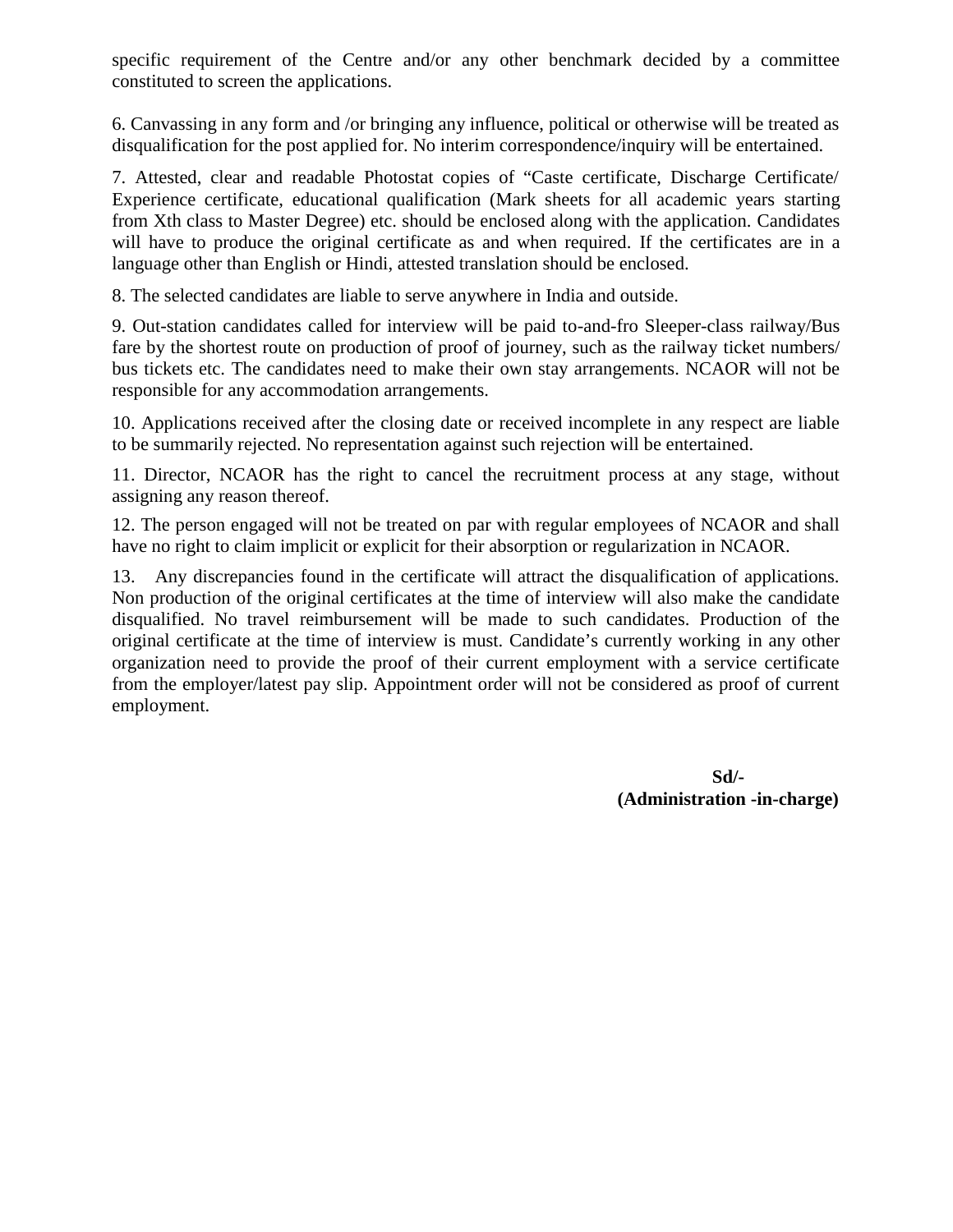### **HOW TO APPLY**

1. Applications *neatly typed/hand written on A/4 size plain paper*, separately for each position, as per the prescribed format provided in this advertisement, should reach on or before last date, only by the Registered post, along with attested copies of all the documents related to educational qualifications, date of birth, work experience, caste etc to *"The Adminsitration-Incharge, ESSO - National Centre for Antarctic & Ocean Research, Headland Sada, Vasco-da-Gama, Goa- 403 804"*. One self attested recent passport size photograph should be pasted in the appropriate place in the application form.

## **Format of Application**

|           | Advertisement No.                                                                              |                 |      |
|-----------|------------------------------------------------------------------------------------------------|-----------------|------|
|           | Position Applied for:                                                                          | Affix self-     |      |
|           | Sl. No. of the post applied for:                                                               | attested        |      |
| 1.        | Name in full (in Block letters):                                                               | recent passport |      |
| 2.        | Father's/Husband's Name:                                                                       | size photograph |      |
| 3.        | Permanent Address including:                                                                   |                 |      |
|           | Phone, fax, e-mail                                                                             | here.           |      |
| 4.        | Address for correspondence:                                                                    |                 |      |
|           | Phone, fax, e-mail                                                                             |                 |      |
| 5.        | <b>Nearest Railway Station</b>                                                                 |                 |      |
| 6.        | (a) Date of Birth :<br>Month:<br>Year:<br>Date:                                                |                 |      |
|           | (Attested copy of proof of age to be attached)                                                 |                 |      |
|           | (b) Age as on last date for receipt of application<br>years                                    | months          | days |
| 7.        | (a) Religion (Hindu, Muslim, Christian, Sikh, Buddhist, Jain, Parsi, others):Caste:            |                 |      |
|           | (b)Whether belongs to Gen/SC/ST/OBC Category: Sub Caste:                                       |                 |      |
|           | (If yes, please specify the category to which you belong $\&$ attach the documentary proof, if |                 |      |
|           | belongs to SC/ST/OBC/PH categories)                                                            |                 |      |
|           |                                                                                                |                 |      |
| VH/HH/OH. | .                                                                                              |                 |      |

- If yes, please attach the documentary proof, issued by the competent authority)
- 8. Nationality:
- 9. (a) Educational Qualifications in chronological order beginning with High School/SSC:  $(10<sup>th</sup>$  std onwards)

| Name of the | Year of |       | Marks details | $%$ of | Name of the      | <b>Subjects</b> | Division | Subject of     |
|-------------|---------|-------|---------------|--------|------------------|-----------------|----------|----------------|
| Examination | Passing | Max   | <b>Marks</b>  | marks  | Board/University | Taken           |          | specialization |
| Passed      |         | marks | obtained      |        |                  |                 |          |                |
|             |         |       |               |        |                  |                 |          |                |

| $\mathcal{O}_I$ . The contracted $\mathcal{O}_I$ is contributed by $\mathcal{O}_I$ |         |               |                          |        |                  |                 |          |                |
|------------------------------------------------------------------------------------|---------|---------------|--------------------------|--------|------------------|-----------------|----------|----------------|
| Name of the                                                                        | Year of | Marks details |                          | $%$ of | Name of the      | <b>Subjects</b> | Division | Subject of     |
| Examination<br>Passed                                                              | Passing | Max<br>marks  | <b>Marks</b><br>obtained | marks  | Board/University | Taken           |          | specialization |
|                                                                                    |         |               |                          |        |                  |                 |          |                |

(b) Professional/Technical Qualifications:

(c )Details of Publications/Papers/Reports/Documents etc.

10. Work Experience in chronological order, starting with the first job:- (Attested copy of proof of each experience to be attached)

| Name & address of Designation<br>Employer | of post held | Scale of pay $&$ GP<br>and present pay | Period of service |    |      | Nature of work & level<br>of responsibilities (please |                                      |
|-------------------------------------------|--------------|----------------------------------------|-------------------|----|------|-------------------------------------------------------|--------------------------------------|
|                                           |              |                                        | From              | To | Year | Total experience<br>Month                             | attach separate sheet, if<br>needed) |
|                                           |              |                                        |                   |    |      |                                                       |                                      |

# **(A brief write-up to be given at the end indicating the relevance of past experience to the Post applied for)**

11. Whether Regular/permanent/temporary/ad-hoc/part time/contract basis in the present job: ………………

12. If present service is on Temporary/contract/ad-hoc/Part time, then the expiry date of service: ……………

13. Whether the present job is in Govt./PSU/Autonomous/Private institution:……………………

15. Any other relevant information:

Details of Enclosures: 1……………………..2………………………3………………..….4………………. 5……………………..6…………………..….7…………………..